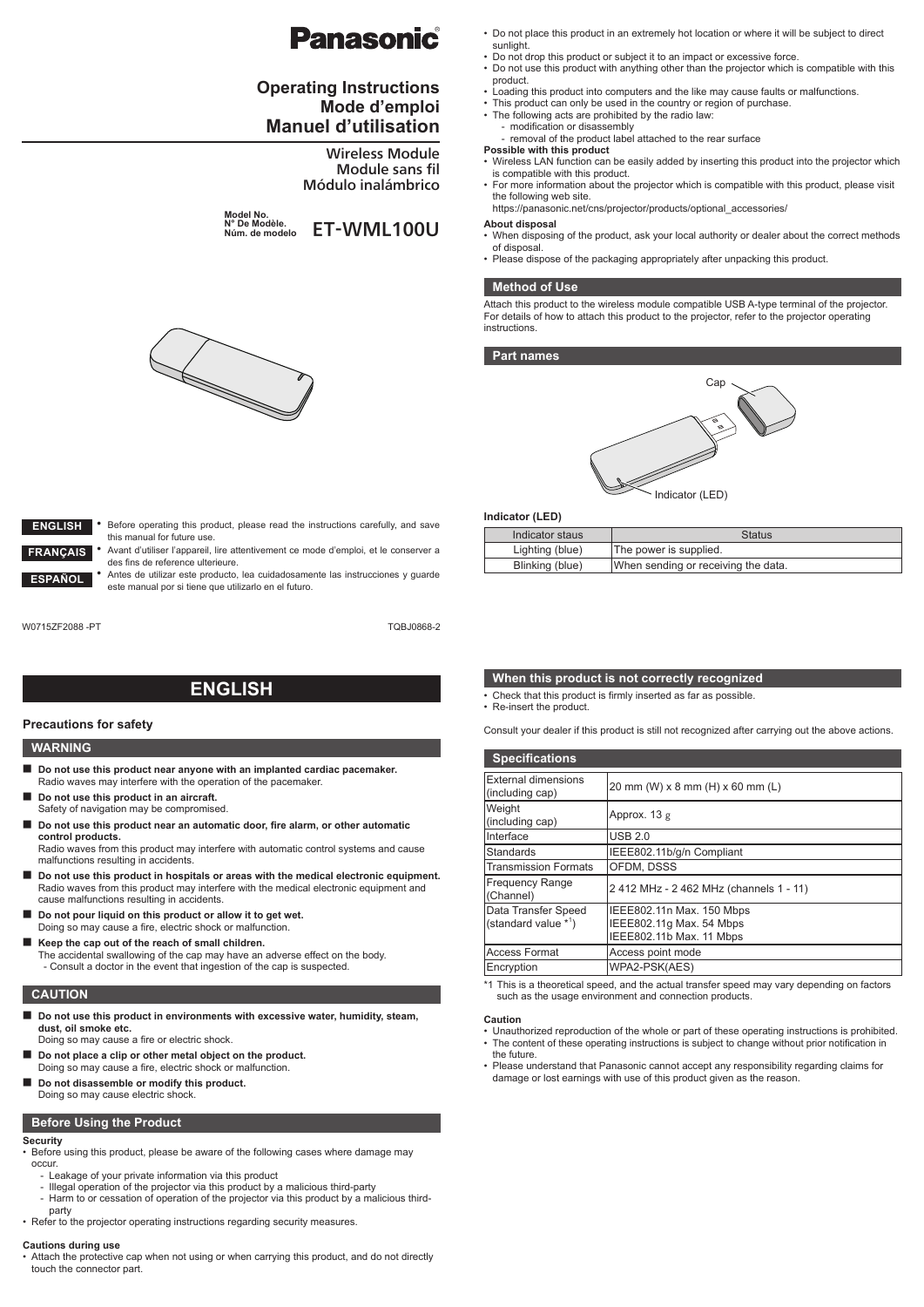# **For Users in Canada**

### **Declaration of Conformity**

Applicant name: Arcadyan Manufacturer's name: Arcadyan<br>Trade Name: Panasonic Trade Name: Panasonic<br>Model Number: ET-WML100U Model Number:

This Class B digital apparatus complies with Canadian ICES-003.

Operation is subject to the following two conditions: (1) this device may not cause interference, and (2) this device must accept any interference, including interference that may cause undesired operation of the device.

For product available in the USA/Canada market, only channel 1~11 can be operated. Selection of other channels is not possible.

This device and its antenna(s) must not be co-located or operation in conjunction with any other antenna or transmitter.

IMPORTANT NOTE : IC Radiation Exposure Statement

This equipment meets the SAR for general population/uncontrolled exposure limits of IC RSS-102 and had been tested in accordance with the measurement methods and procedures specified in IEEE 1528. This equipment should be installed and operated with minimum distance 20 cm between the radiator & your body.

# **For Users in U.S.A.**

# **Important Safety Notice**

# **WARNING:**

This equipment has been tested and found to comply with the limits for a Class B digital device, pursuant to Part 15 of the FCC Rules. These limits are designed to provide reasonable protection against harmful interference in a residential installation. This equipment generates, uses and can radiate radio frequency energy and, if not installed and used in accordance with the instructions, may cause harmful interference to radio communications. However, there is no guarantee that interference will not occur in a particular installation. If this equipment does cause harmful interference to radio or television reception, which can be determined by turning the equipment off and on, the user is encouraged to try to correct the interference by one or more of the following measures:

- Reorient or relocate the receiving antenna.
- Increase the separation between the equipment and receiver.
- Connect the equipment into an outlet on a circuit different from that to
- which the receiver is connected.
- Consult the dealer or an experienced radio/TV technician for help.

FCC CAUTION: To assure continued compliance, follow the attached installation instructions and use only shielded interface cables when connecting to computer and/or peripheral devices any changes or modifications not expressly approved by the party responsible for compliance could void the user's authority to operate this equipment.

**FCC RF Exposure Warning:** (if provided with wireless device)

- This equipment complied with FCC radiation exposure limits set forth for an uncontrolled environment.
- This equipment has been approved for mobile operation and requires minimum 20 cm spacing be provided between antenna(s) and all person's body (excluding extremities of hands, wrist and feet) during wireless modes of operation.
- This equipment may not be used with other installed transmitters, which may be capable of simultaneous transmission.

### **MISE EN GARDE:**

Cet appareil a été testé et jugé conforme aux limites des appareils numériques de la classe B, conformément à l'article 15 du Règlement du FCC. Ces limites sont destinées à assurer une protection raisonnable contre les interférences nuisibles dans une installation résidentielle. Cet équipement produit, utilise et peut émettre de l'énergie de fréquence radio, et, s'il n'est pas installé et utilisé conformément aux instructions, il peut émettre des interférences nuisibles aux communications radio. Toutefois, il nous est impossible de garantir que des interférences ne se produiront pas dans une installation particulière. Si cet appareil cause des interférences nuisibles à la réception radio et télévisée, ce qui peut être déterminé en éteignant et en rallumant l'appareil, nous conseillons à l'utilisateur d'essayer de corriger les interférences à l'aide de l'une des mesures suivantes :

- Modifier l'orientation ou l'emplacement de l'antenne de réception.
- Éloigner le projecteur du récepteur.
- Branchez l'équipement à une prise appartenant à un circuit différent de celui auquel le récepteur est branché.
- Consulter votre revendeur ou un technicien expérimenté en radio et télévision.

**PRÉCAUTION DE LA FCC:** Pour assurer une conformité continue, suivez les instructions de ce manuel et utilisez uniquement des câbles d'interface blindés lors de la connexion à l'ordinateur et/ou à des périphériques. Les changements ou modifications non expressément approuvés par la partie responsable de la conformité pourraient annuler le droit de l'utilisateur à utiliser cet appareil.

**Avertissement d'exposition RF de la FCC:** (si un dispositif sans fil est fourni) • Cet appareil satisfait aux limites d'exposition aux radiations de la FCC définies pour un environnement non contrôlé.

• Cet appareil a été approuvé pour une utilisation mobile et nécessite un espacement de 20 cm au minimum entre l'antenne (les antennes) et le corps de toute personne (sauf des extrémités des mains, des poignets et des pieds) lors des modes de fonctionnement sans fil.

• Cet appareil ne peut pas être utilisé avec d'autres émetteurs installés, ce qui peut provoquer la transmission simultanée.

#### **ADVERTENCIA:**

Este equipo se ha sometido a pruebas y se ha determinado que cumple con los límites de los dispositivos digitales Clase B según la Parte 15 de las normas de la FCC. Estos límites están diseñados para proporcionar una protección razonable frente a interferencias perjudiciales en una instalación residencial. Este equipo genera, utiliza y puede radiar energía de radiofrecuencia y, si no se instala y se utiliza conforme a las instrucciones, puede provocar interferencias perjudiciales en las comunicaciones por radio. No obstante, no hay ninguna garantía de que no se produzcan interferencias en una instalación específica. Si este equipo provoca interferencias perjudiciales para la recepción de radio o televisión, lo cual se puede determinar apagando y encendiendo el equipo, animamos al usuario a tratar de corregir la interferencia mediante una o más de las medidas siguientes:

- Reorientar o reubicar la antena receptora.
- Separar el equipo y el receptor.
- Conectar el equipo en una toma de corriente que pertenezca a un circuito distinto del que se conecta al receptor.
- Consulte con su distribuidor o un técnico experimentado sobre TV

**PRECAUCIONES RELATIVAS A LAS NORMAS DE LA FCC:** Con el fin de garantizar el cumplimiento continuo con las normas, siga las instrucciones de instalación adjuntas y utilice solo cables de interfaz apantallados para conectar con un ordenador o con dispositivos periféricos. Cualquier cambio o modificación no aprobada expresamente por la parte responsable del cumplimiento podría anular la autoridad del usuario para utilizar este equipo.

# **Advertencias sobre exposición a RF según FCC:**

(si se suministra con el dispositivo)

• Este equipo se ha aprobado para el funcionamiento móvil y requiere una distancia mínima de 20 cm entre la antena y cualquier parte del cuerpo de cualquier persona (lo cual excluye las extremidades de las manos, muñecas y pies) durante el modo de funcionamiento inalámbrico.

- Este equipo no se puede usar con otros transmisores instalados que pueden ser capaces de transmisión simultánea.
- **Declaration of Conformity**<br>**FT-WML100U** Model Number: ET-WML10<br>Trade Name: Panasonic Trade Name:<br>Responsible party: Responsible party: Panasonic Corporation of North America<br>Address: Two Riverfront Plaza, Newark, NJ 07102 Address: Two Riverfront Plaza, Newark, NJ 07102-5490<br>General Contact: http://www.panasonic.com/support http://www.panasonic.com/support Projector Contact: https://panasonic.net/cns/projector/ **FCC STATEMENT** 1. This device complies with Part 15 of the FCC Rules. Operation is subject to the following two conditions: (1) This device may not cause harmful interference. (2) This device must accept any interference received, including interference
	- that may cause undesired operation. 2. Changes or modifications not expressly approved by the party responsible
	- for compliance could void the user's authority to operate the equipment.

### **DÉCLARATION DE LA FCC**

1. Cet appareil est conforme à l'article 15 des règlements de la FCC. Son fonctionnement est soumis aux deux conditions suivantes :

- (1) Cet appareil ne peut pas causer des interférences nuisibles.
- (2) Cet appareil doit accepter toute interférence reçue, y compris les interférences qui peuvent causer un mauvais fonctionnement.
- 2. Les changements ou modifications non expressément approuvés par la partie responsable de la conformité pourraient annuler le droit de l'utilisateur à utiliser cet appareil.

# **DECLARACIÓN DE LA FCC**

- 1. El uso de este dispositivo está sujeto a las dos condiciones siguientes:
	- (1) Este dispositivo no puede causar interferencias perjudiciales.
- (2) Este dispositivo debe aceptar todas las interferencias recibidas, incluidas las que puedan causar un funcionamiento indeseado.
- 2. Los cambios o las modificaciones no aprobadas expresamente por la parte responsable del cumplimiento, podrían anular la autoridad del usuario para hacer funcionar el aparato.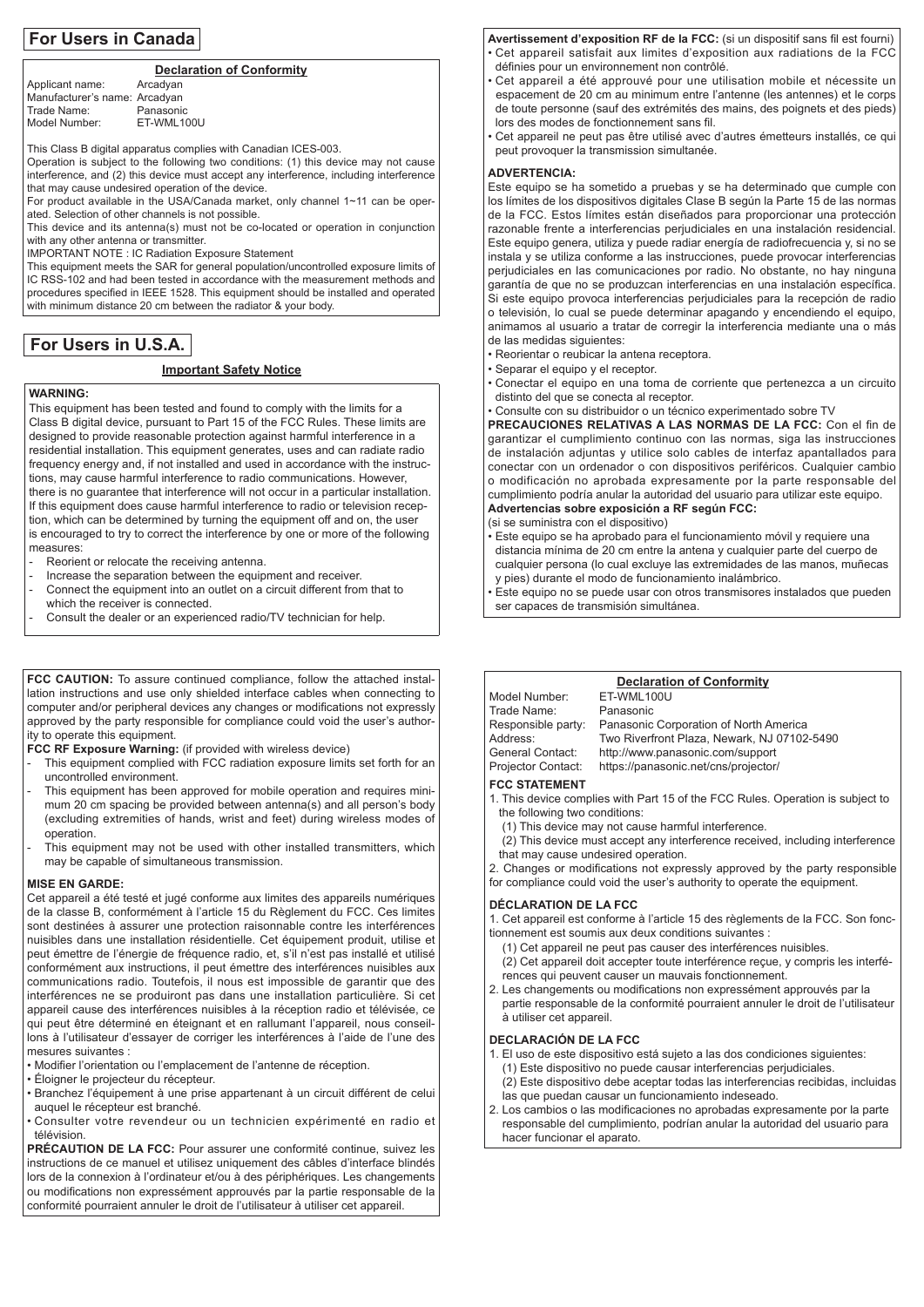# **FRANÇAIS**

#### **Précautions en matière de sécurité**

#### **Avertissement**

- **Ne pas utiliser ce produit à proximité d'un porteur de stimulateur cardiaque implanté.** Les ondes radio peuvent interférer sur le fonctionnement des stimulateurs cardiaques.
- **N'utilisez pas ce produit à bord d'un avion.** La sécurité de navigation pourrait être compromise.
- **N'utilisez pas ce produit à proximité de dispositifs à automatismes tels que des portes automatiques et des alarmes d'incendie.** Les ondes radio de ce produit peuvent interférer sur les systèmes d'automatisme et provoquer un dysfonctionnement pouvant créer des risques d'accident.
- Ne pas utiliser ce produit dans un hôpital ou dans une zone dotée d'équipements **électroniques médicaux.**

Les micro-ondes de ce produit peuvent provoquer des interférences avec l'équipement médical électronique et générer des dysfonctionnements, sources d'accidents.

- Ne pas verser de liquide sur le produit, ne pas laisser l'appareil mouiller. Vous risqueriez de provoquer un incendie, un choc électrique ou un dysfonctionnement.
- **Maintenez l'appareil hors de portée des enfants.** L'ingestion accidentelle du capuchon peut avoir un effet néfaste sur l'organisme. - Consultez un médecin en cas d'ingestion du bouchon ou d'un doute à ce sujet.

#### **Attention**

- **N'utilisez pas ce produit dans des environnements à forte présence d'eau, d'humidité, de vapeur, de poussières, de fumée, etc.** Vous risqueriez de provoquer un incendie ou un choc électrique.
- Ne placez pas d'objets métalliques, comme des trombones, sur ce produit. Cela pourrait créer des risques d'incendie et d'électrocution, et provoquer la panne de l'appareil.
- Ne désassemblez pas et ne modifiez pas ce produit. Vous risqueriez de provoquer un choc électrique.

#### **Avant d'utiliser le produit**

#### **Sécurité**

- Avant d'utiliser ce produit, prenez conscience des risques de dommages associés aux situations suivantes
- Des informations confidentielles peuvent être divulguées lors de l'utilisation de ce produit - Utilisation malveillante du projecteur par des tiers hostiles via ce produit
- Interférence avec des projecteurs ou arrêt de ceux-ci par des tiers hostiles via ce produit
- Reportez-vous aux instructions de fonctionnement du projecteur pour les mesures de sécurité qui s'imposent.

#### **Précautions d'utilisation**

- Veuillez replacer le capuchon protecteur lorsque vous portez le produit ou lorsque vous ne l'utilisez pas. Ne touchez pas directement la partie connecteur.
- Ne placez pas ce produit en plein soleil ou à des endroits présentant une température élevée.
- Ne laissez pas tomber ce produit et évitez de le soumettre à des chocs ou à une force excessive.
- Ne pas utiliser ce produit dans l'autre appareil que le projecteur qui est compatible avec ce produit.
- Le chargement de ce produit dans des ordinateurs ou appareils similaires pourrait provoquer des erreurs et des dysfonctionnements.
- Ce produit peut uniquement être utilisé dans le pays ou la région d'achat.
- Les directions suivantes sont interdites par les lois régissant les communications par radio: modification ou démontage
- retrait de l'étiquette du produit sur la surface arrière

#### **Possible avec ce produit**

- La fonction LAN sans fil peut être facilement ajoutée en insérant ce produit dans le
- projecteur qui est compatible avec ce produit. Pour plus d'informations sur le projecteur qui est compatible avec ce produit, veuillez visiter le site Web suivant.

#### https://panasonic.net/cns/projector/products/optional\_accessories/ **Mise au rebut de l'emballage**

- Lors de la mise au rebut du produit, demander aux autorités locales ou au revendeur les
- méthodes autorisées pour l'élimination de ce type de déchet. Veuillez jeter l'emballage de manière appropriée après le déballage de ce produit.
- 

### **Méthode d'utilisation**

Branchez ce produit dans la prise USB type A compatible du module sans fil du projecteur. Pour plus de détails sur la connexion du produit au projecteur, consultez les instructions d'utilisation du projecteur.

# **Noms des pièces**



#### **Indicateur (DEL)**

| Etat Indicateur   | Statut                                          |
|-------------------|-------------------------------------------------|
| Éclairage (bleu)  | L'alimentation est fournie.                     |
| Clignotant (bleu) | Lors de l'envoi ou de la réception des données. |

# **Lorsque cet appareil n'est pas correctement reconnu**

- Vérifiez que l'appareil est correctement inséré, aussi loin que possible. • Réinsérez l'appareil.
	-

Consultez votre revendeur si l'appareil n'est toujours pas reconnu après l'exécution des interventions cidessus.

| <b>Spécifications</b>                                          |                                                                                            |
|----------------------------------------------------------------|--------------------------------------------------------------------------------------------|
| Dimensions externes<br>(bouchon inclus)                        | 20 mm (L) x 8 mm (H) x 60 mm (P)                                                           |
| Poids<br>(bouchon inclus)                                      | 13 $g$ environ                                                                             |
| Interface                                                      | <b>USB 2.0</b>                                                                             |
| Standards                                                      | Compatibilité IEEE802.11b/g/n                                                              |
| Formats de<br>transmission                                     | OFDM. DSSS                                                                                 |
| Plage de fréquences<br>(canal)                                 | 2 412 MHz - 2 462 MHz (canaux 1 - 11)                                                      |
| Vitesse de transfert<br>des données<br>(valeur standard $*1$ ) | IEEE802.11n Max. 150 Mbits/s<br>IEEE802.11g Max. 54 Mbits/s<br>IEEE802.11b Max. 11 Mbits/s |
| Format d'accès                                                 | Mode du point d'accès                                                                      |
| Chiffrement                                                    | WPA2-PSK (AES)                                                                             |

\*1 C'est une vitesse théorique, et la vitesse de transfert réel peut varier en fonction de divers facteurs, notamment l'environnement d'utilisation et les dispositifs de connexion.

**Attention**

- Toute reproduction non autorisée d'une partie ou de la totalité de ces instructions est interdite.
- Le contenu de ces instructions d'utilisation pourrait être modifié sans notification préalable.
- Panasonic ne saurait en aucune manière être tenu responsable pour tout dommage ou perte de revenus liés à l'utilisation de cet appareil.

# **For Users in Canada**

|                               | Déclaration de conformité |
|-------------------------------|---------------------------|
| Nom du demandeur : Arcadyan   |                           |
| Nom de fabrication : Arcadyan |                           |
| Marque:                       | Panasonic                 |
| Numéro de modèle : ET-WML100U |                           |
|                               |                           |

Cet appareil numérique de la classe B est conforme à la norme NMB-003 du Canada.

L'utilisation de ce dispositif est autorisée seulement aux deux conditions suivantes : (1) il ne doit pas produire de brouillage, et (2) l'utilisateur du dispositif doit être prêt à accepter tout brouillage radioélectrique reçu, même si ce brouillage est susceptible de compromettre le fonctionnement du dispositif.

En ce qui a trait aux appareils vendus aux États-Unis et au Canada, seuls les canaux 1 à 11 peuvent être utilisés. L'utilisation d'autres canaux n'est pas possible.

Cet appareil et son(ses) antenne(s) ne doivent être placés à proximité d'aucune autre antenne ni d'aucun autre émetteur ni utilisés de concert avec ceux-ci.

IMPORTANT : Énoncé IC

Cet équipement est conforme aux limites d'exposition aux rayonnements RSS-102 d'IC et a été soumis à des essais conformément aux méthodes et procédures de mesure de la norme IEEE 1528. Cet équipement doit être installé et utilisé à une distance minimale de 20 cm entre le dispositif rayonnant et le corps.